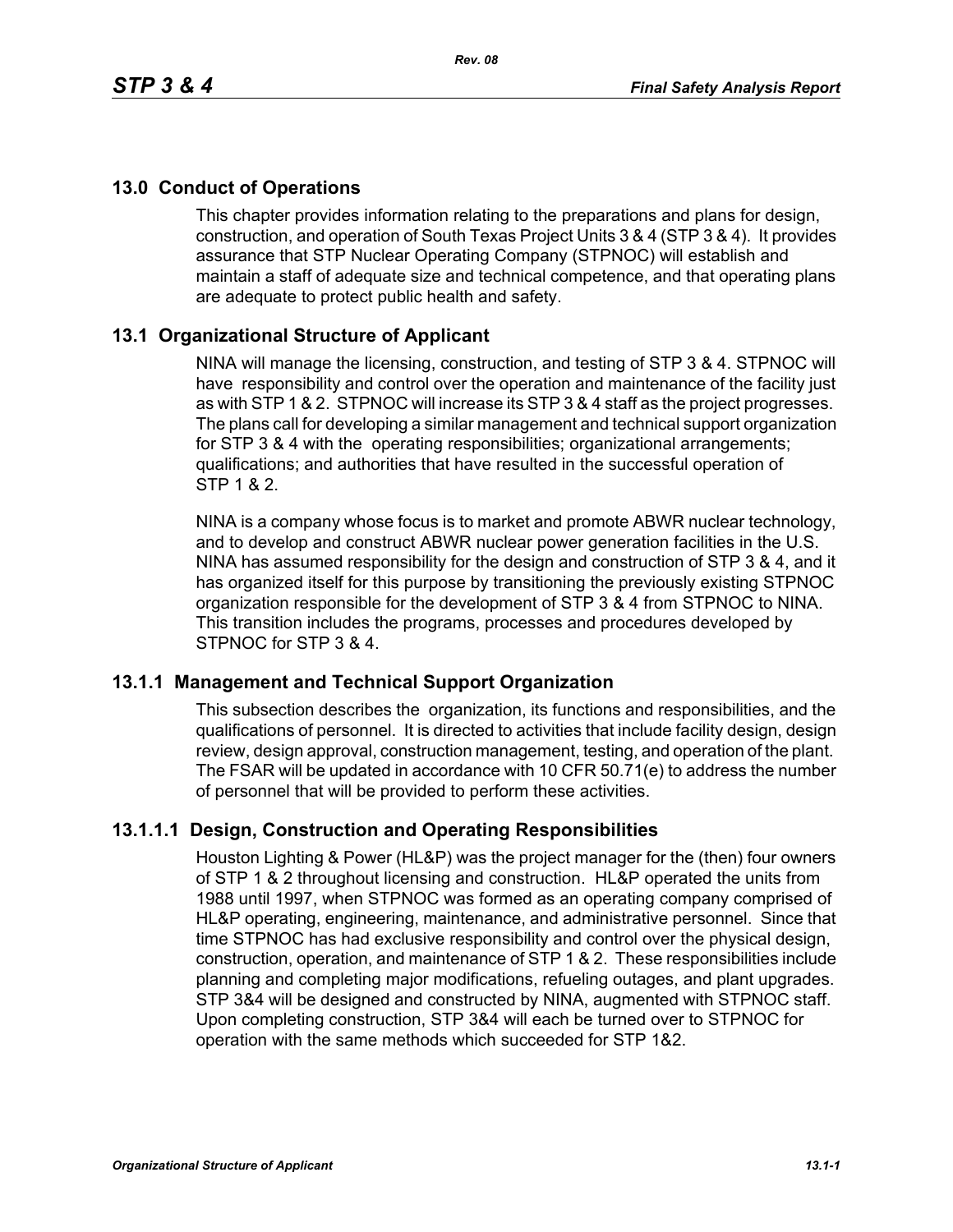# **13.1.1.1.1 Design and Construction Responsibilities**

Principal Site-Related Engineering Studies

1. Meteorology

A preoperational meteorological program for STP 1 & 2 was established at the site in July 1973 to provide those meteorological factors that bear upon plant design, operation, and safety. Data collected through September 1977 was used for design and licensing purposes. The monitoring system continued to collect data until 1982, at which time it was shut down for upgrading to meet then current requirements.

In 1994, a major upgrade was made to enhance the reliability and maintainability of the data collection systems by replacing the monitoring and communication systems. The existing primary tower was replaced, and the existing equipment shelters were refurbished for the new computer monitoring and communication systems. New instrumentation was installed at the 60-meter, 10-meter, and ground level positions on the primary tower and at the 10-meter level on the backup tower.

In 2005, additional upgrades were made on both the primary and backup towers, including new sonic probes, computers, digital recorders, LCD color monitors, uninterruptible power supplies, and wireless Ethernet equipment. The backup propane generators were also replaced in 2005.

In late 2006, new dew point instruments were installed on the primary meteorological tower 10-meter and 60-meter levels to develop the relationship between dew point and elevation. This relationship will provide an understanding of the heat exchange efficiency of the forced-draft cooling towers to be used as the ultimate heat sinks for STP 3 & 4.

Bechtel Power Corporation (Bechtel) assessed the STP 1 & 2 meteorological data collection system for use with STP 3 & 4 in the following areas:

- The ability for the existing STP 1 & 2 system to provide data needed to adequately characterize the overall site vicinity meteorology for STP 3 & 4
- The completeness of the data set for preparing the STP 3 & 4 combined license application (COLA)
- **The need for additional instrumentation on the existing meteorological tower and** the use of regional representative data to supplement the existing data set.

In summary, meteorological data has been collected at the STP site from July 1973 to the present, an interval of more than 33 years. STPNOC understands very well and has substantial records of the meteorological conditions at the site with the exception of dew point data. Additional details about the meteorological program are presented in Subsection 2.3.3.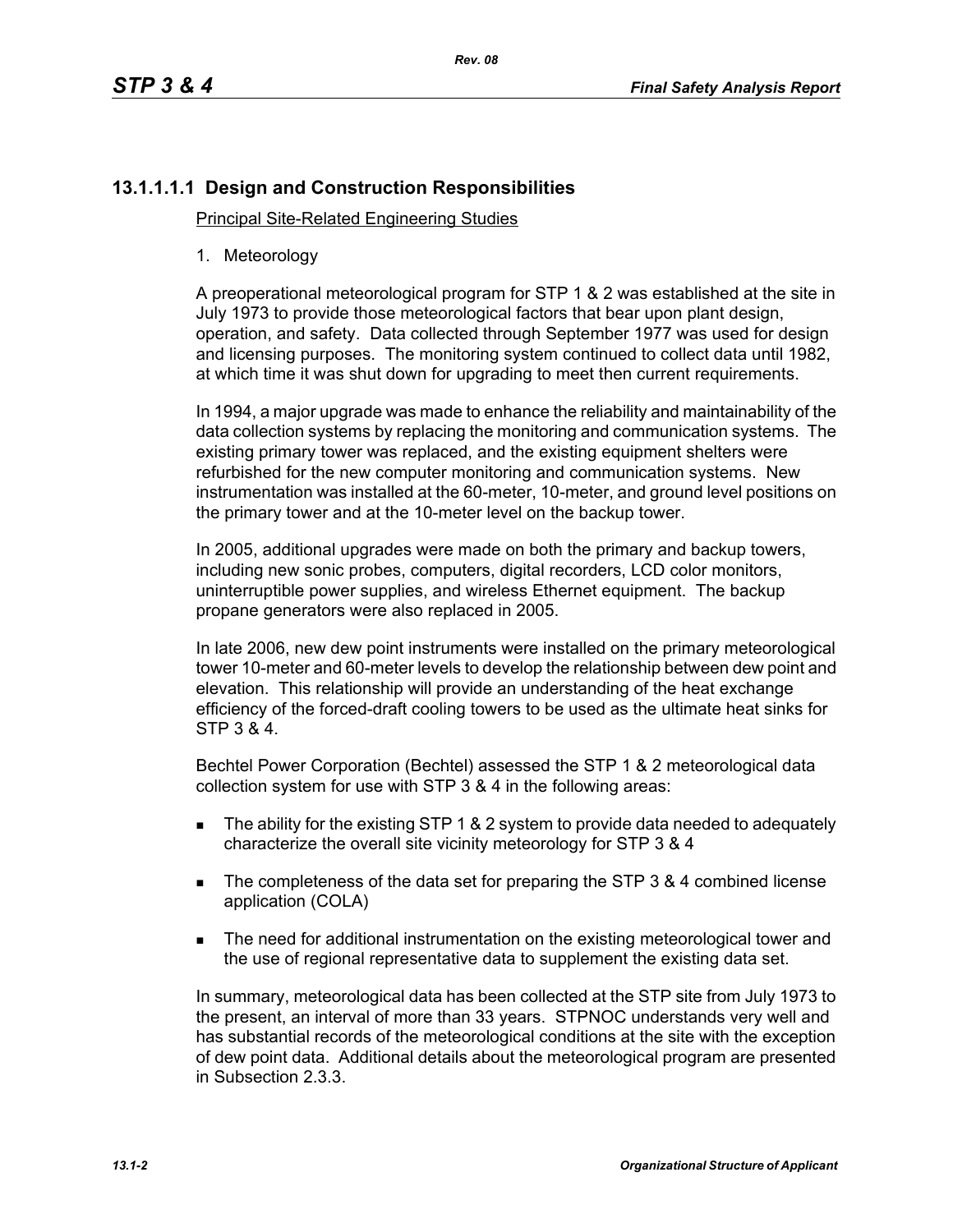# 2. Geology and Seismology

The geological and seismological investigations and evaluations for STP 1 & 2 were conducted by Woodward-Clyde Consultants (WCC). A major portion of the field boring and sampling program, and some specialized laboratory and field studies associated with this work were done by subcontractors under the supervision of WCC personnel. The geotechnical investigations and analysis for the main cooling reservoir (MCR) and MCR-related facilities were conducted by McClelland Engineers, Inc. McClelland also provided consultant services and laboratory testing for MCR-related earthwork during the construction of STP 1 & 2. Design and evaluation activities in the STP 1 & 2 plant and reservoir areas in connection with earthwork and foundation construction were conducted by Brown & Root.

The geological and seismological investigations and evaluations for STP 3 & 4 were conducted by or under the direction of Bechtel, including geotechnical engineering studies for site characterization and foundation designs. Field work was initiated with the development of a Site Subsurface Investigation Boring Plan. MACTEC Engineering and Consulting (MACTEC), under the direction of Bechtel, was responsible for performance of the field investigation, which included a borehole drilling and sampling program, cone penetrometer tests, geotechnical laboratory testing, groundwater observation well installations, and specialized field and laboratory tests. Specialized testing included laboratory torsional shear and resonant column testing, downhole geophysical logging, and soil absorption distribution coefficient determinations. Geotechnical analyses for material properties, dynamic slope stability, bearing capacity, static and dynamic loading, and liquefaction were performed by Bechtel.

Hydrogeologic studies performed by Bechtel included a hydraulic gradient study to evaluate potential construction dewatering interactions with the MCR. In addition, to support the COLA, a hydrogeologic analysis was performed to evaluate the potential impacts of an accidental release of liquid effluent to ground and surface waters.

Additional studies included basic geologic and tectonic evaluations, determination of vibratory ground motion, and surface faulting evaluations. Geologic and seismic study results were incorporated into the geotechnical subsurface material and foundation evaluations, slope stability study, and embankment and dam evaluations. William Lettis & Associates provided geological investigation support to Bechtel, including data collection, review and analysis, and field reconnaissance to evaluate seismogenic and tectonic sources for determination of their potential to generate earthquakes resulting in surface fault rupture. A probabilistic seismic hazard analysis was performed by Risk Engineering, Inc. under the direction of Bechtel. This information, along with the geotechnical and geological evaluation results, was used to evaluate the site seismological conditions.

Overall direction of geological, hydrogeological, seismological, and geotechnical engineering studies was provided by Bechtel. Detailed information concerning the geological, seismological, and geotechnical engineering studies is provided in Subsection 2B.2.5. The hydrogeology studies are described in Subsection 2B.2.4.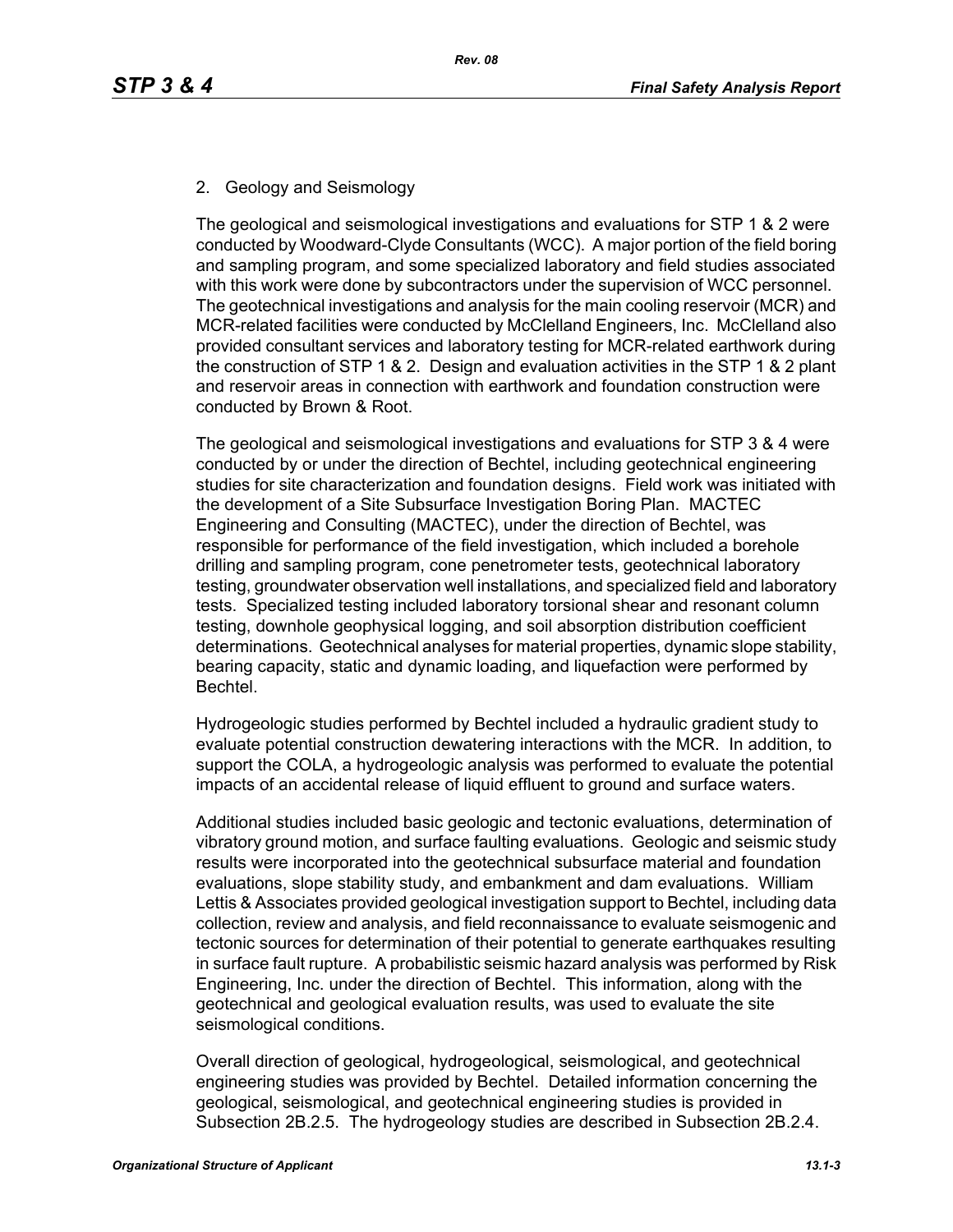#### 3. Hydrology

Brown & Root initially developed the probable maximum flood from offsite areas for the site based upon hydrologic investigations of the Colorado River Basin previously made by the Fort Worth, Texas, District Office of the U.S. Army Corps of Engineers (USACE). Physical data, previous reports, and unpublished engineering studies, together with technical guidance, were made available by both the Fort Worth and Galveston District USACE offices. The resulting detailed information concerning hydrology is given in the STP 1 & 2 UFSAR Section 2.4.

Hydrologic investigations performed by Bechtel included a cooling pond study to evaluate performance of the MCR and to estimate the plant cooling water use with the addition of STP 3 & 4. In addition, the probable maximum flooding from offsite sources, potential dam failure of the MCR, and local intense precipitation were developed and their impact evaluated for safety considerations. Other hydrologic studies, including low water considerations, ice effects, and channel diversions, were conducted to support the COLA. Detailed information on the hydrologic investigations is provided in FSAR Section 2B.2.4.

4. Demography

Brown & Root performed the initial demographic studies relative to the population distribution near the plant for STP 1 & 2. HL&P updated those studies and revised the information in UFSAR Section 2.1.3.

Bechtel/Tetra Tech NUS performed the updated demographic studies relative to population near the site to support STP 3 & 4. Refer to Subsection 2B.2.1.3 for details.

5. Environmental Effects

Environmental monitoring programs have been in effect at STP for more than 20 years and there is an ample baseline from which to determine possible impacts on the environment due to construction activities on STP 3 & 4 and to evaluate future environmental monitoring. These programs are described in COLA Part 3, Environmental Report.

An Environmental Protection Control Plan provides for periodic review of all construction activities on STP 3 & 4 to ensure those activities conform to the environmental conditions set forth in the COL. If harmful effects or evidence of irreversible damage are detected by the monitoring program, STPNOC will provide the NRC with an analysis of the problem and a plan of action to mitigate detrimental effects or damage.

#### Design of Plant and Ancillary Systems

The review and approval of ABWR Common Engineering design documents is controlled by procedures. Evidence of design verification is entered into the design records of the responsible design organization.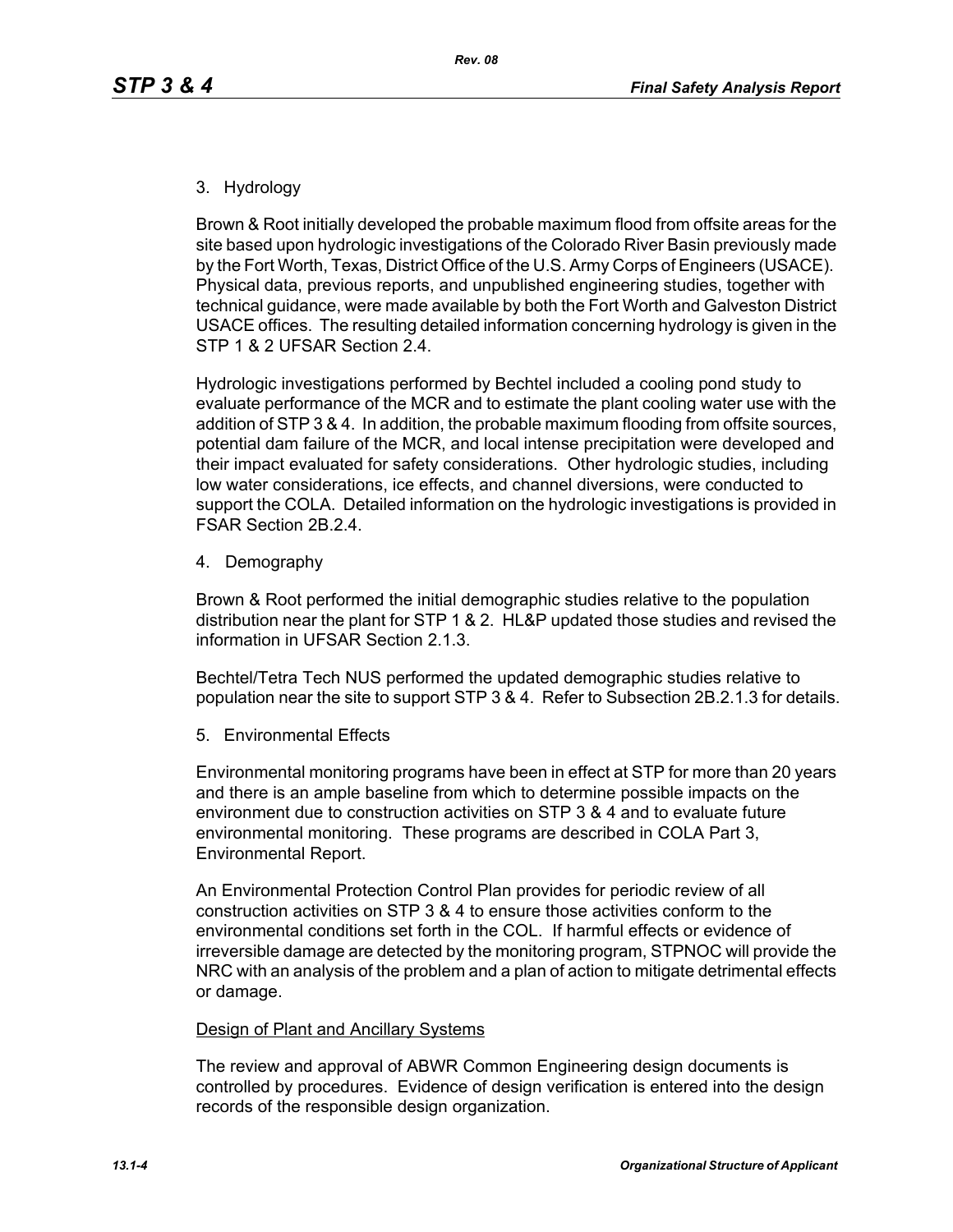STPNOC assigned Toshiba the responsibility to complete the plant-specific engineering design for STP 3 & 4 necessary for development of the COLA with STPNOC acting in a review and approval role. STPNOC contracted Toshiba to design the Ultimate Heat Sink and other systems described in Chapter 9 of the FSAR. Departures from the ABWR Design Control Document (DCD) are described in COLA Part 7. The fire protection section of the DCD was developed by GE.

NINA has continued these contracts for the completion of the design by Toshiba with the support of various subcontractors.

#### Review and Approval of Plant Design Features

Design control and review is performed in accordance with the Quality Assurance Program for STP 3 & 4 as described in the Quality Assurance Program Description (QAPD) for the design and construction phase and in FSAR Chapter 17. A complete discussion of human factors engineering is provided in FSAR Chapter 18.

#### Site Layout with Respect to Environmental Effects and Security Provisions

The specific location of STP 3 & 4 was influenced by several factors. It was desirable to locate the units far enough from the MCR to avoid additional dewatering difficulty caused by the head on the MCR tending to drive groundwater toward the new unit excavations. The best location for the STP 3 & 4 switchyard was to the north of the new units where transmission line interferences would be minimized.

Part of the considerations for the layout of the new units included evaluating the proximity of STP 1 & 2 and constructing the new units with minimal impact on the security of the operating units. The layout also maximized the available acreage to assure the new contiguous Protected Area would be as far as possible from public roadways consistent with other siting requirements (e.g., soil conditions and hydrology).

#### Development of Safety Analysis Report

Overall responsibility for preparing the FSAR as Part 2 of the COLA rests with the STP 3 & 4 Regulatory Affairs Department. Preparation of individual sections was assigned to the cognizant technical groups within STPNOC, Toshiba, or Bechtel as appropriate.

#### Review and Approval of Material and Component Specifications

All safety-related project specifications are reviewed in accordance with the QAPD for STP 3 & 4.

# **13.1.1.1.2 Pre-Operational Responsibilities**

Proposed Plans for Development and Implementation of Staff Recruiting and Training

STPNOC has partnered with local community leadership, independent school district leaders, educators, colleges, business owners, and other industry in the development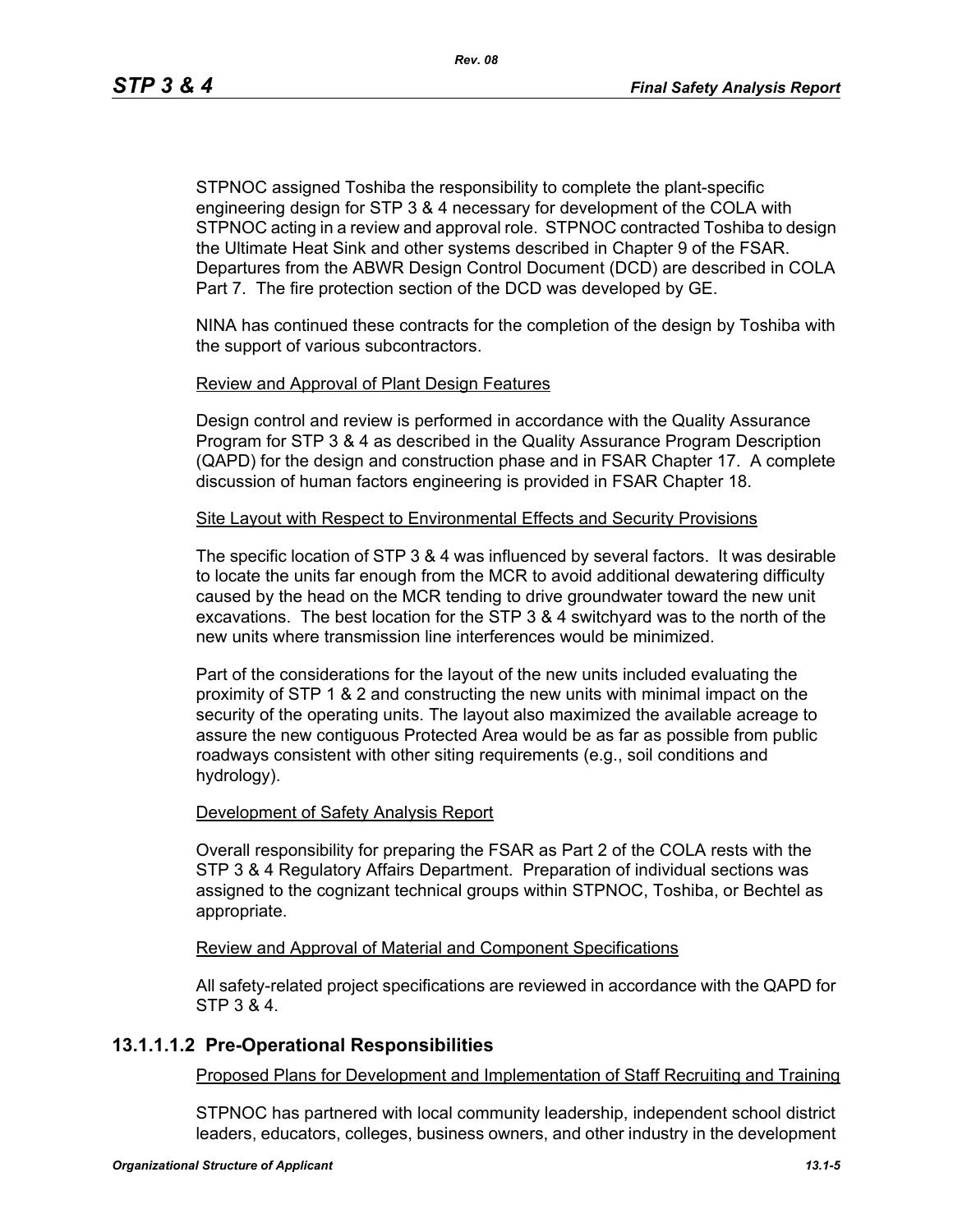of a community-based and regional-based education alliance. The long-term vision is to develop a workforce pipeline that would support attrition challenges and operational expansion strategies. The education alliance has progressed to three main community and regional committees and supporting subcommittees that address education resources, marketing and outreach strategies, grow-your-own-initiatives, and funding resources. One component of community-based workforce is providing the region's middle schools and high schools with relevant science, technology, engineering, and math skills (curriculum) required for a successful career in nuclear energy industry. Local and regional colleges are in the process of developing two- and four-year power and process technology degrees that compliment junior and high school curricula, and are directly transferable to meet the industry's present and emerging needs.

The plant staff training program is provided in Section 13.2. These plans will be substantially accomplished before preoperational testing begins.

# **13.1.1.1.3 Technical Support for Operations**

Technical services and backup support for the operating organization will be available before the pre-operational and startup testing program begins and will continue throughout the life of the plant.

Engineering – As described in Subsection 13.1.1.2, the Engineering staff will provide technical support in the areas of nuclear, mechanical, structural, electrical, thermalhydraulic, metallurgy and materials, and instrumentation and controls to support testing and operation of STP 3 & 4. Additional engineering contractors are available locally (e.g., Areva and Hurst Technologies) if outside contractual assistance is required.

Tokyo Electric Power (TEPCO) – TEPCO is an experienced operator of ABWRs in Japan. They have ABWR units in operation at Kashiwazaki, including the first ABWR that went into operation in 1997. STPNOC has contracted with TEPCO to provide expertise in the operation of ABWRs.

Plant Chemistry and Health Physics – Chemistry and health physics services will be shared between the four units once STP 3 & 4 are in commercial operation.

Fueling and Refueling Operations Support - The STP 1 & 2 Work Management Department has developed an "Outage Implementation and Planning Guideline" that has been used very successfully in refueling outages. The Guideline specifically and thoroughly addresses shutdown safety; outage management, preparation, scheduling, and implementation; and post-outage activities. The outage organization during an outage includes the outage director, project managers for each major maintenance area (e.g., refueling, turbine, containment), shift managers, chemistry manager, engineering duty manager, health physics manager, division manager for plant operations, and maintenance manager with a division manager for each discipline (mechanical, electrical, instrumentation & controls, air-operated/motor-operated valves). The plans for STP 3 & 4 refueling outages include the same level of personnel dedication and support as provided during STP 1 & 2 refueling outages.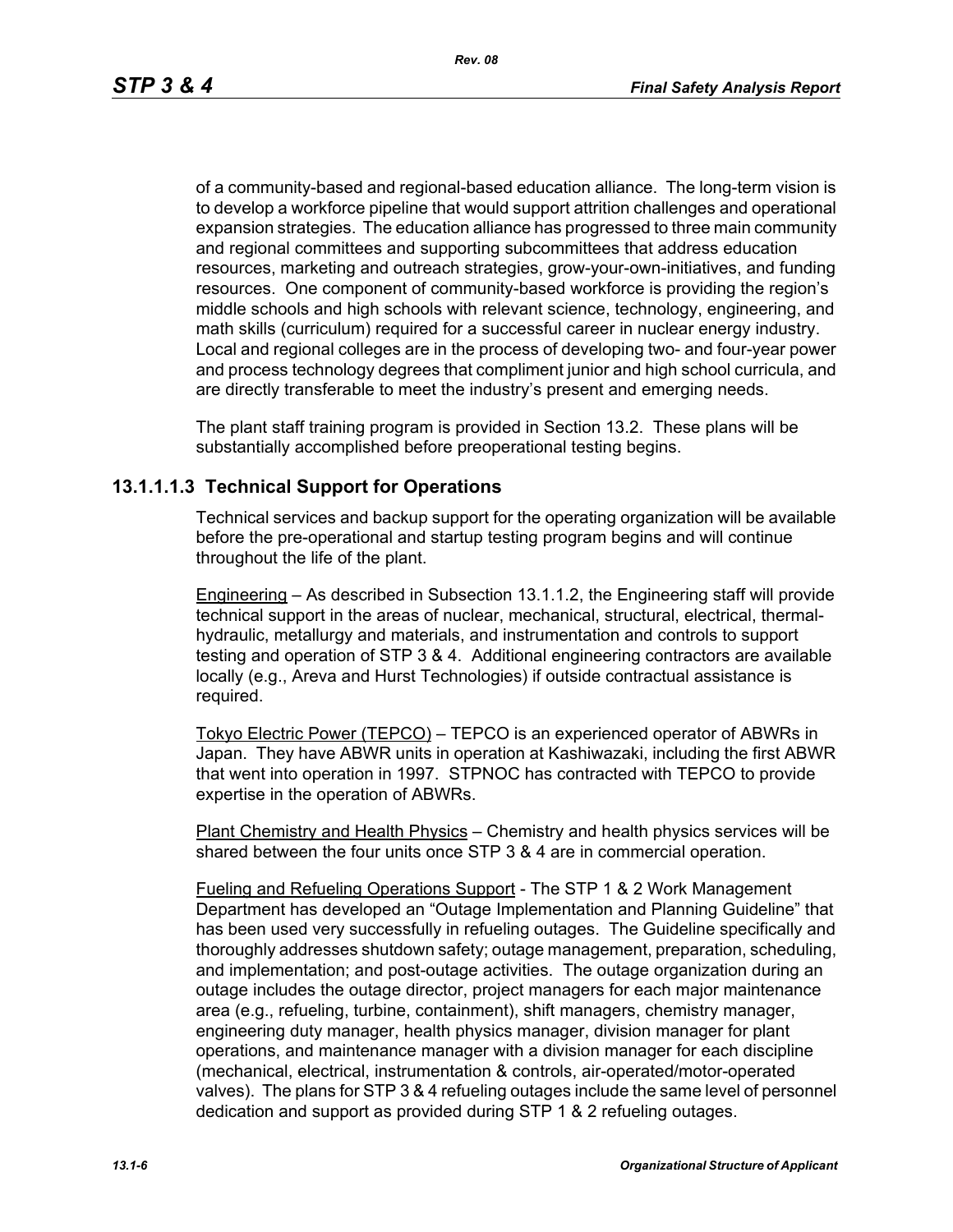Maintenance Support - The STP 1 & 2 Maintenance Department is part of the Generation Department and the Maintenance Manager reports directly to the Plant General Manager. The plans for STP 3 & 4 include the same organizational structure and same level of maintenance technical services and backup support for the operating organization as provided for STP 1 & 2.

Operations Support – The Operations Support Department (Ops Support) is the primary point of contact for the business planning effort in the Generation Department, coordinating and facilitating meetings to support the business plan and budgeting process on an on-going basis. In addition, Ops Support provides continuous oversight for each department, providing feedback to the department managers when changes or updates are required. Ops Support performs root cause analysis and apparent cause investigations for Generation organizations and other station organizations upon request. They also maintain the Corrective Action Program Database for Maintenance, Operations, Work Control, and other departments as required. Finally, procedure development is one of an integrated set of processes for the operation, maintenance, and support of the plant. Ops Support evaluates the need for new procedures or revision of existing procedures and implements activities required to write, conduct review and approval, and validate new and revised procedures.

Quality Assurance – The Quality Assurance Program Description is provided as a separate document.

Training – As described thoroughly in Section 13.2, the training programs to be utilized for STP 3 & 4 are very similar to those used for STP 1 & 2 with the technical exceptions appropriate to the different technologies.

Safety Review – The Plant Operations Review Committee (PORC) advises the Plant General Manager on all matters related to nuclear safety at STP 1 & 2. The PORC is composed of six members, who are appointed by the Plant General Manager from senior experienced onsite individuals, at the manager level or equivalent, representing each of the following disciplines: engineering, operations (SRO), chemistry, health physics, quality, and maintenance. A separate PORC will be established for STP 3 & 4. The PORC is responsible for reviewing the following and recommending approval or disapproval to the Plant General Manager:

- All safety-related station administrative procedures and changes thereto
- Safety evaluations for (1) procedures, (2) changes to procedures, structures, components, or systems, and (3) tests or experiments completed under the provisions of 10CFR50.59 to verify that such actions did not require prior NRC approval
- **Proposed (1) procedures, (2) changes to procedures, structures, components, or** systems, and (3) tests or experiments completed under the provisions of 10CFR50.59 which may require prior NRC approval
- All required programs by Technical Specification and the Technical Requirements Manual and changes thereto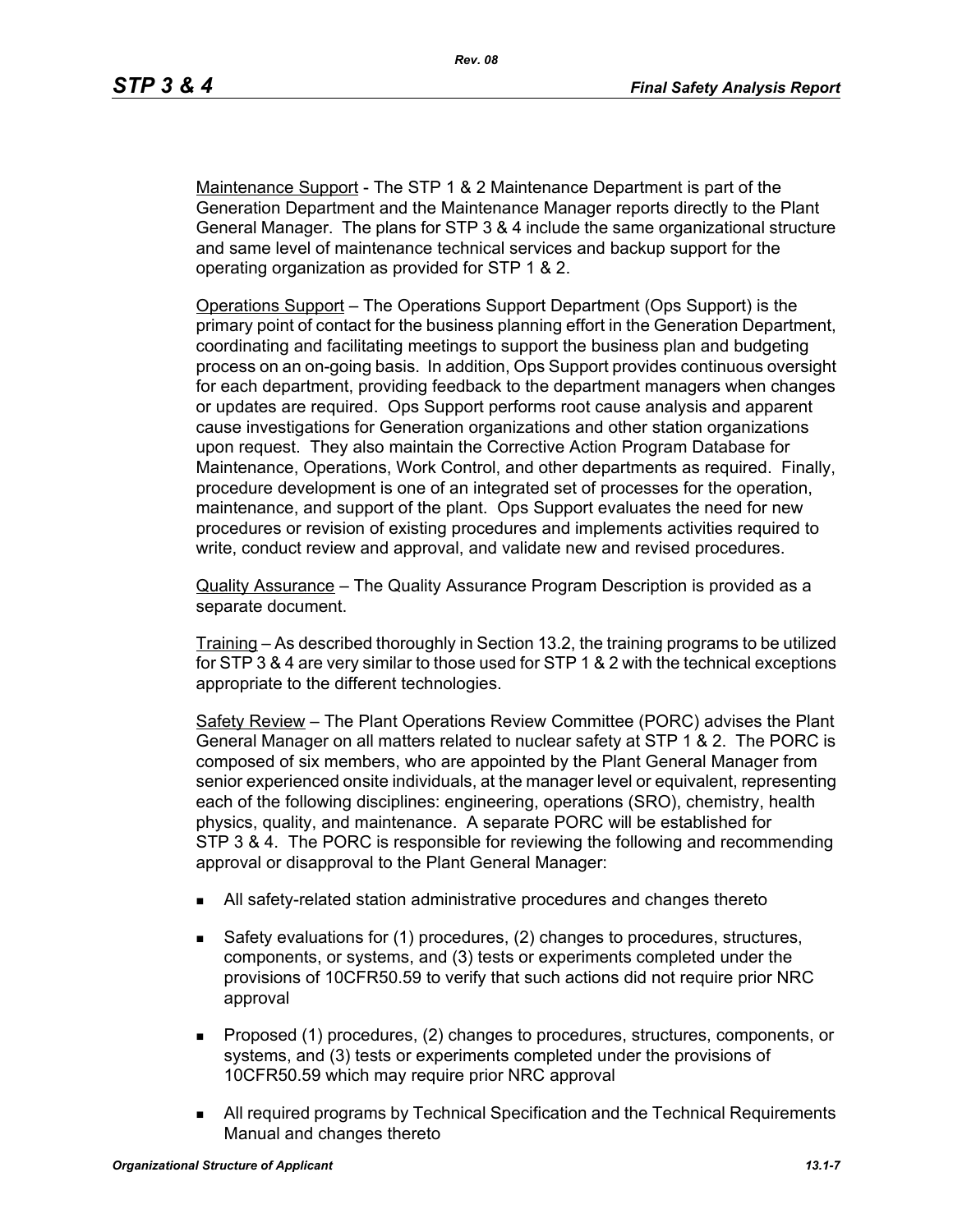- **All proposed changes to the Technical Specifications or the Operating License**
- All reportable events
- Reports of significant operating abnormalities or deviations from normal and expected performance of plant equipment or systems that affect nuclear safety
- **Reports of unanticipated deficiencies in the design or operation of structures,** systems, or components that affect nuclear safety
- Security Plan and implementing procedures and changes thereto
- Emergency Plan and implementing procedures and changes thereto
- **Process Control Program and implementing procedures and changes thereto**
- Offsite Dose Calculation Manual and implementing procedures and changes thereto
- **Special reviews, investigations, or analyses and reports thereon as requested by** the Plant General Manager or the Senior Management Team (SMT)
- Reports of any accidental, unplanned, or uncontrolled radioactive release including the preparation of reports covering evaluation, recommendations, and disposition of the corrective action to prevent recurrence and the forwarding of these reports to the Plant General Manager and to the SMT
- Reports of violations of codes, regulations, orders, Technical Specifications, or Operating License requirements having nuclear safety significance or reports of abnormal degradation of systems designed to contain radioactive material
- **Fire Protection Program, quality-related implementing procedures and changes** thereto.

Fire Protection - STP 1 & 2 currently has a successful Fire Control Program, which will be modified to include STP 3 & 4. A trained plant fire brigade will be equipped and available at all times. Each shift fire brigade will consist of five members of the shift crew with specific personnel designated to serve as the fire brigade leader, two members with safe shutdown systems training, and two other qualified members. The Shift Supervisor/Manager cannot be the fire brigade leader.

An annual physical examination will determine whether there are medical reasons for disqualifying candidates for fire brigade membership or for removing existing members from the brigade.

Fire brigade meetings to review changes in the fire protection program and other subjects as necessary will be conducted quarterly for each shift and requalification training will be conducted such that initial fire brigade training topics are covered at least once every two years.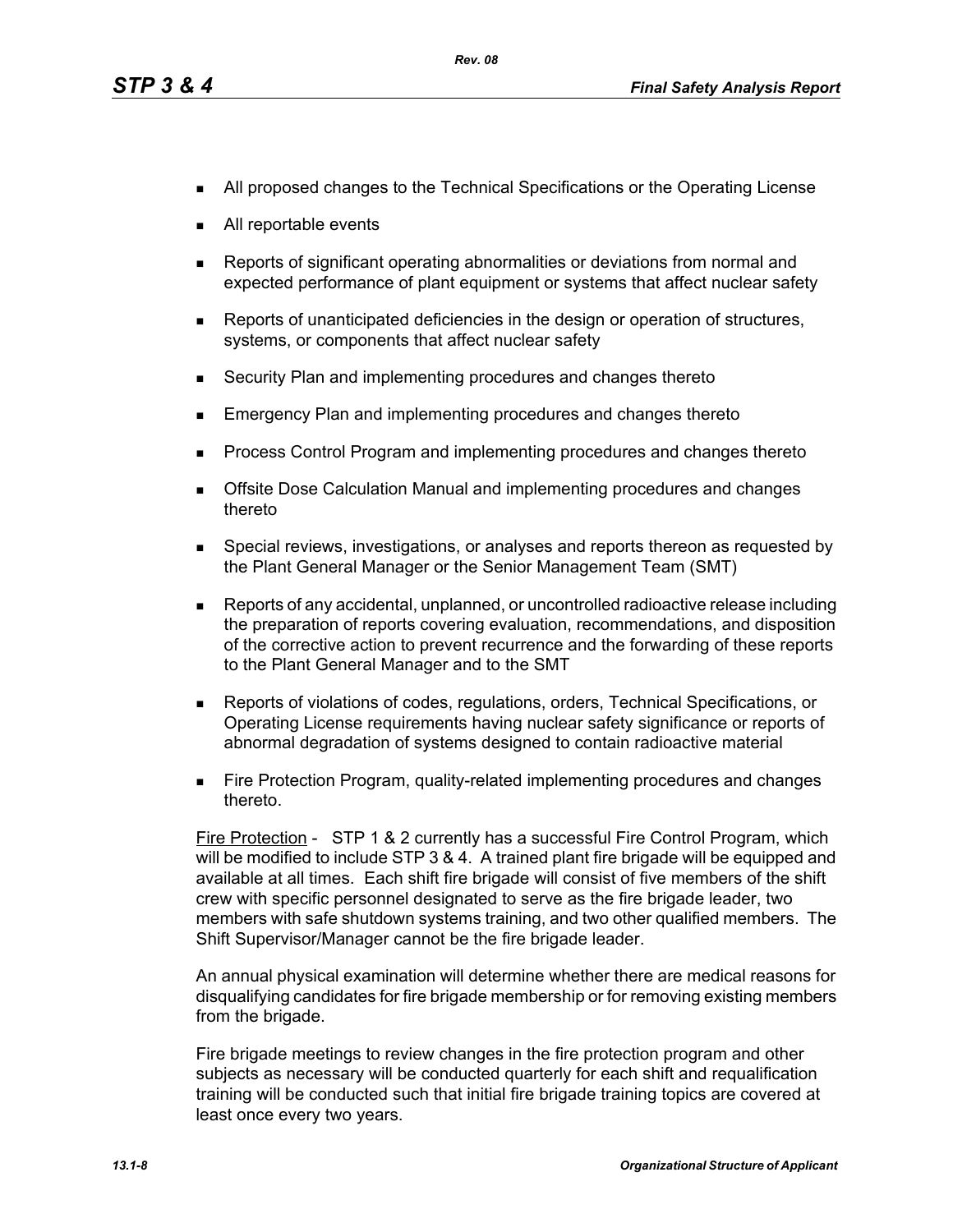*Rev. 08*

Fire drills will be conducted periodically to established training objectives and critiqued to determine how well the training objectives are met. If a person assigned to fire brigade duties does not attend at least two drills every twelve months, that person will be removed from fire brigade duties, except training and drills, until that person has attended a drill(s) to make up for the deficiency.

Refer to Subsection 13.1.2.2. for a description of the functions and responsibilities of the Fire Protection Coordinator.

Emergency Coordination - The Emergency Plan submitted as Part 5 of the COLA fully describes the technical services and backup support for the operating organization that will be available before preoperational and startup testing begins and will continue throughout the life of the plant in the area of emergency coordination.

# **13.1.1.2 Organizational Arrangement**

Figure 13.1-1 is the organization chart reflecting the NINA organization for design and construction of STP 3 & 4. The STP 3 & 4 team is focused on the design, construction, and testing of STP 3 & 4. Ultimate responsibility for design, procurement, construction, testing,and quality assurance, of STP 3 & 4 rests with the NINA President and CEO.

Figure 13.1-2 is the organization chart reflecting the STPNOC corporate structure for Operations, which provides line responsibility for operation of the company. The organization for STP 3 & 4 has been separated from STP 1 & 2 to ensure the STP 1 & 2 team is focused on the safe and reliable operation of STP 1 & 2. The STP 3 & 4 team is focused on preparations for the operational phase and operation of STP 3 & 4. Ultimate responsibility for operation of STP 3 & 4 rests with the STPNOC President and CEO.

There are no fossil power units at STP; when STP 3 & 4 are complete, there will be four nuclear power units on the site. Therefore, there is no separation of the "nuclearoriented" part of the organization because the entire STPNOC organization is and will continue to be "nuclear-oriented."

The current STP 3 & 4 project organization is provided in Figures 13.1-1 and 13.1-2. Modifications and additions to the organizations to reflect added functional responsibilities due to adding two nuclear plants to the South Texas Project Electric Generation Station site power generation capacity will consist of expanding the STP 3 & 4 organization as necessary to support the two additional units and transitioning that organization to STPNOC as appropriate. The number of persons to be assigned to each unit with responsibility for the project is preliminarily estimated to be 405.

The Vice President, Engineering & Constructionand Project Director reports to the NINA Chief Operating Officer, and is responsible for activities involved with the engineering, design, and construction of STP 3 & 4. The organization chart for Engineering & Construction is provided in Figure 13.1-1.

The Senior Vice President, Oversight & Regulatory Affairs reports to the NINA President and Chief Executive Officer, and is responsible for quality assurance,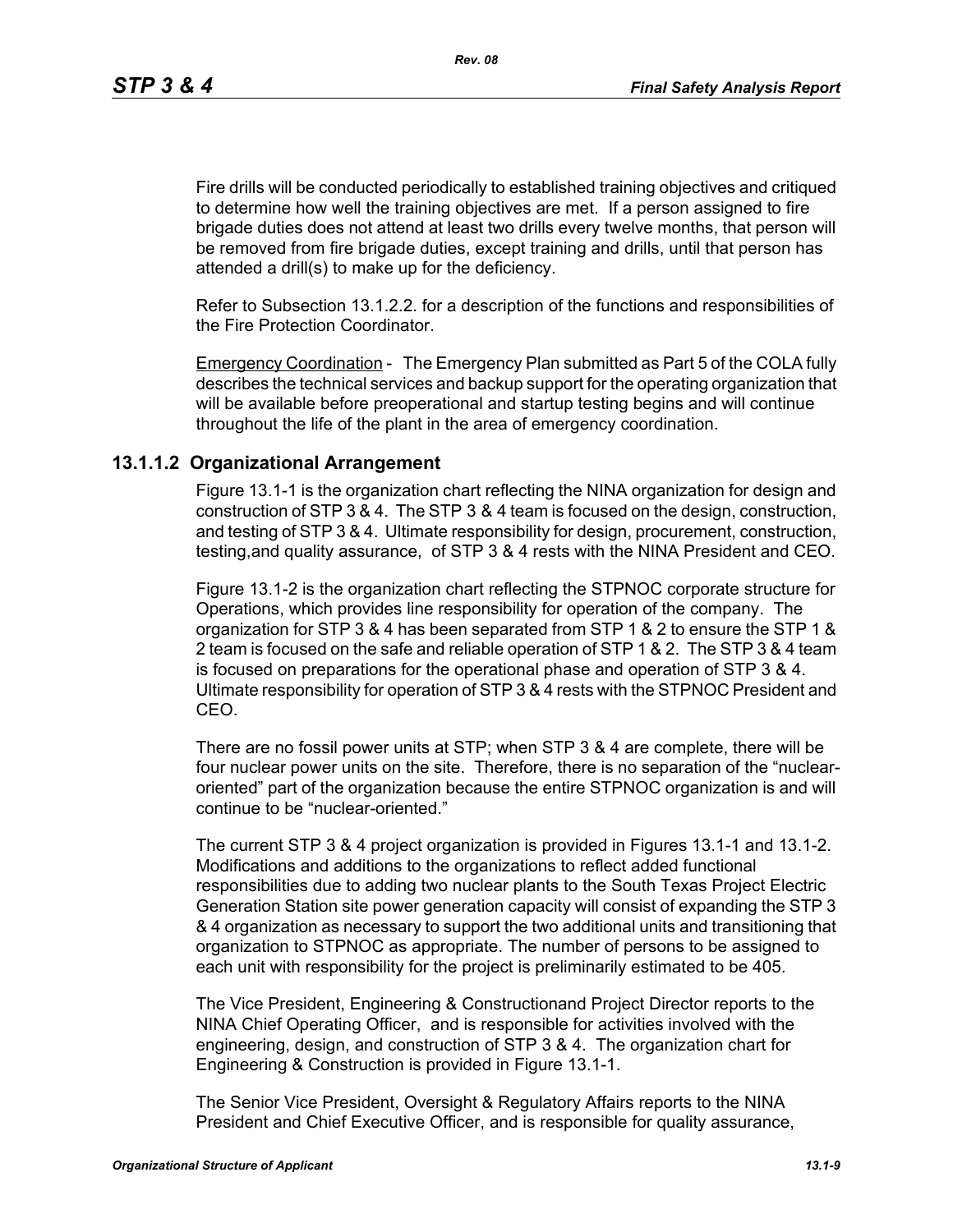construction oversight, licensing, probabilistic risk assessment, and regulatory compliance. Refer to Figure 13.1-1

The Plant General Manager reports to the STPNOC Senior Vice President during the constructions phase, and is responsible for activities related to the preparation for operation and operational program development of STP 3 & 4.During the construction phase the Plant General Manager will be matrixed to the Vice President, Engineering & Construction and Project Director. Functional responsibilities for STP 3 & 4 plant management will not be added to the existing STP 1 & 2 organization. However, it is anticipated that certain functions and responsibilities will be shared between the four units, such as operations support, chemistry, health physics, environmental support, and security.Refer to Figure 13.1-2 for the operational phase organization of STPNOC.

#### Engineering and Design of STP 3 & 4

STPNOC selected the ABWR design certified by 10 CFR 52, Appendix A and STPNOC (now NINA) contracted Toshiba to complete the plant-specific engineering design with STPNOC acting in a review and approval role. Toshiba has extensive experience with engineering and design for the ABWR having participated in the design and construction of three operating ABWRs. Toshiba's experience with engineering on boiling water reactors is well documented world-wide.

STPNOC contracted Toshiba to design the Ultimate Heat Sink and other systems described in Chapter 9 of the FSAR.

NINA continued the contract for Engineering, Procurement, and Construction (EPC) of the facilities with Toshiba America Nuclear Energy (Toshiba). The design and construction of STP 3 & 4 will be completed by Toshiba acting in conjunction with subcontractors including Westinghouse and Sargent & Lundy. Toshiba will have overall responsibility for design and configuration control. Sargent & Lundy will provide architect/engineer services. Westinghouse will provide engineering services, including design of instrumentation and controls.

#### Technical Support for Operations

Refer to the descriptions provided in Subsection 13.1.1.1.3.

### **13.1.1.3 Qualifications**

The qualification requirements for personnel (education, experience) providing technical support for STP 3 & 4 operations will be the same as those approved for STP 1 & 2. It is anticipated that certain functions and responsibilities might be shared between the four units, such as operations support, chemistry, health physics, environmental support, and security, albeit most of the functions will be separated initially. The FSAR will be updated in accordance with 10 CFR 50.71(e) to address the number of personnel that will provide technical support for operations.

Qualification and training of STPNOC personnel conform to the regulatory position of RG 1.8. The QAPD addresses the qualification, training, and certification of personnel.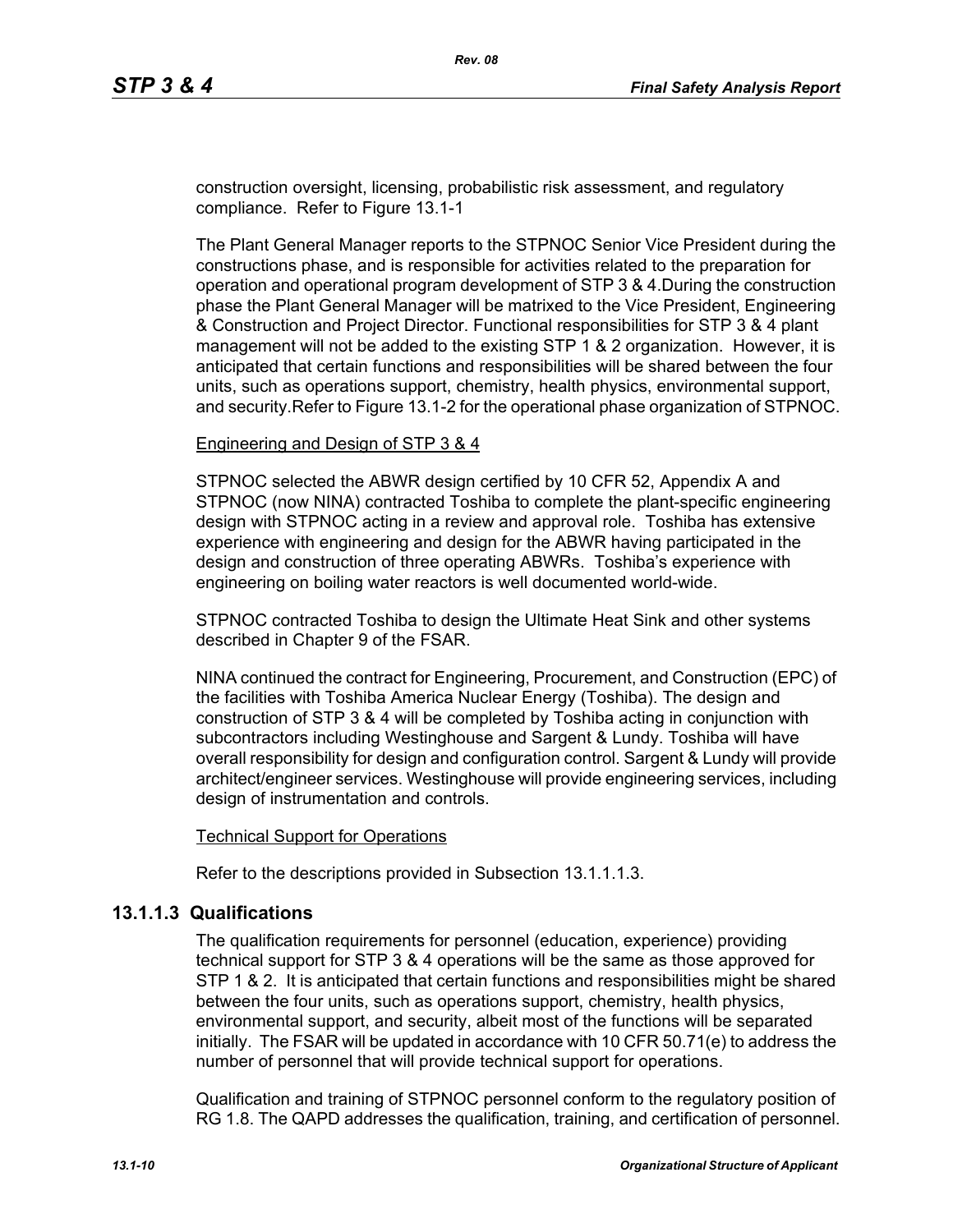These are the generally accepted basic qualification requirements for the classes of positions identified in Subsection 13.1.1.2:

**Executive** 

| Education:  | Bachelor's degree                                     |
|-------------|-------------------------------------------------------|
| Experience: | 15 years, including 10 years of management experience |

Manager

| Education:  | Bachelor's degree or 5 years experience                  |
|-------------|----------------------------------------------------------|
| Experience: | 10 years experience, including 3 years of supervisory or |
|             | management experience                                    |

#### **Supervisor**

| Education:  | Bachelor's degree or 5 years experience |
|-------------|-----------------------------------------|
| Experience: | 8 years                                 |

Within STPNOC, the person whose job position most closely corresponds to that identified as "engineer-in-charge" is the President & Chief Executive Officer.

### **13.1.2 Operating Organization**

The operating organization for STP 3 & 4 will meet the guidelines of RG 1.33 and RG 1.8. Additionally, onsite review and rules of practice will meet the guidelines of NEI-06-14 as addressed in Section 17.5. The STP 3 & 4 fire protection program will mirror the existing program for STP 1 & 2 and thus will meet applicable requirements. The operating organization will be consistent with one of the options in the Commission's Policy Statement on Engineering Expertise on Shift and will meet TMI Action Plan items I.A.1.1 and I.A.1.3 of NUREG-0737 for shift technical advisor and shift staffing.

The Composite Site Security Plan provided in Part 8 of the COLA meets the applicable requirements for a physical protection plan.

All operating organization positions will be filled with personnel meeting the appropriate qualifications no later than six months prior to fuel load in each unit.

### **13.1.2.1 Plant Organization**

#### **13.1.2.2 Plant Personnel Responsibilities and Authorities**

The functions and responsibilities of various positions at STPEGS, including a specific succession to responsibility for overall operation of the plant in the event of absences, incapacitation of personnel, or other emergencies, are described in this section.

The chain of command is the line of authority responsible for the overall safe operation of the station, and the protection and safety of the public and plant personnel. The operations chain of command authority begins with President & Chief Executive Officer, Site Vice President, then continues through successive lower levels of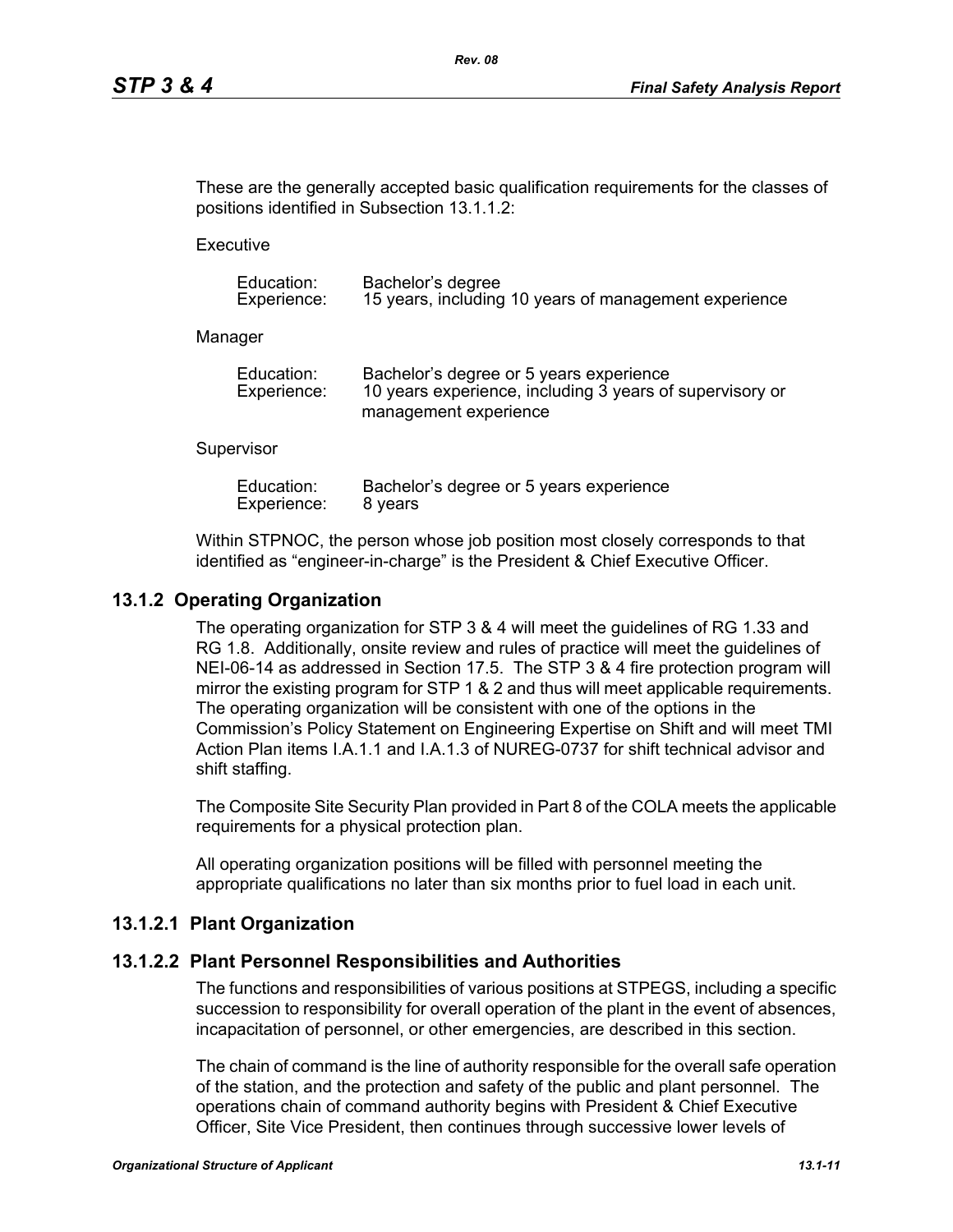management: Plant General Manager, Operations Manager, Operations Division Manager, Shift Supervisor/Manager, Unit Supervisor.

It is anticipated that certain functions and responsibilities will be shared between the four units, such as operations support, chemistry, health physics, environmental support, and security.

#### **Plant General Manager**

The Plant General Manager is responsible for the safe, reliable, and efficient startup, operation, maintenance, and refueling of the units, as well as adherence to all requirements of the Operating Licenses and the Technical Specifications.

#### **Operations Manager**

The Operations Manager reports to the Plant General Manager. He is responsible for planning overall activities and work of Plant Management personnel in cooperation with other department heads to develop an integrated plant operations program with the primary objectives of reactor safety and plant reliability. He has the following authorities and responsibilities:

- **Provide guidance and direction to the Training Department concerning content of** initial and requalification training programs for all operating personnel in order to provide a highly qualified and efficient operating force.
- Develop, monitor and control the Plant Management budget.
- **Perform other duties assigned by the Plant General Manager.**
- Conduct periodic observation of operations activities in accordance with the Field Observation Program.

### **Operations Division Managers (SRO)**

Each Unit Operations Manager reports to the Operations Manager and ensures that the units are operated in accordance with plant procedures and Operating License requirements. The Shift Operations organization required by the Technical Specifications is shown in Figure 13.1-3.

The Unit Operations Managers may issue written Night Orders each week to inform operations personnel of current and up-coming events, work priorities, management expectations, lessons learned, policy information or explanation, special data collection requirements, and any other information regarding the safe, reliable operation of the units. Night Orders are not used to amend, revise, or delete an approved procedure, however, they may include additional information not provided for in an existing procedure. Night Orders are dated and signed by the author as they are originated and the Shift Supervisor/Manager is responsible for implementing Night Orders.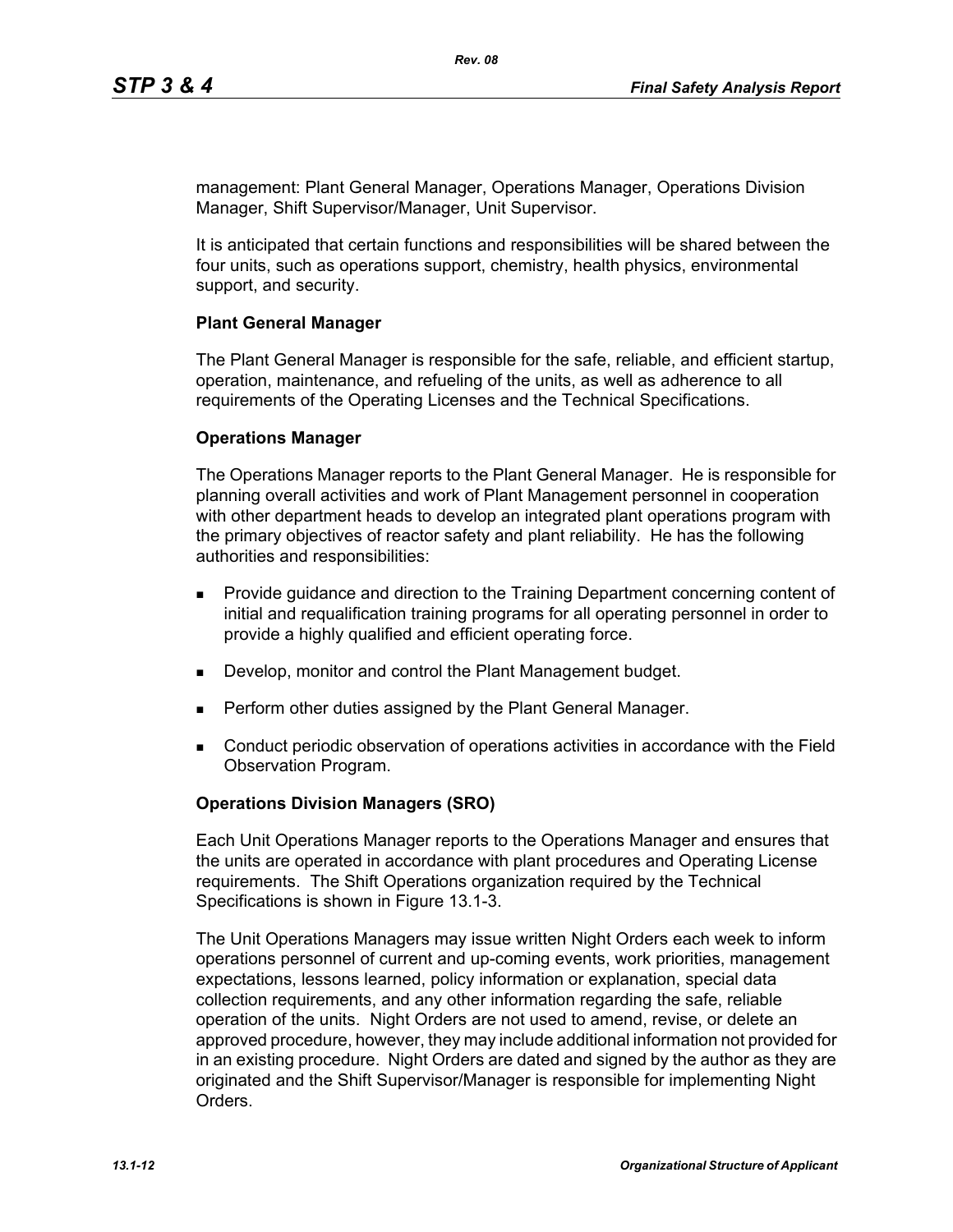The Unit Operations Managers have the following authorities and responsibilities:

- **Provide quidance and direction to supervisors to ensure that the required quality of** work is achieved and that approved operating procedures and practices are followed
- **Professional development of the Shift Supervisor/Managers**
- **Ensure the plant is operated in accordance with plant procedures and operating** license requirements
- Ensure that Operations personnel are adequately prepared for special testing or other complex or infrequently performed evolutions
- **Approve Unit work schedules**
- **Perform those duties assigned by the Operations Manager**
- **Assist the Operations Manager in carrying out all departmental duties**
- **Approve the Operations shift schedule**
- **Function as the Operations Manager in his/her absence**
- Conduct periodic observation of Operations activities in accordance with the Field Observation Program
- Maintain a Senior Reactor Operator (SRO) license
- **Perform duties of the Emergency Response Organization Operations Manager**

### **Shift Supervisor/Manager (SRO)**

The Control room command function is the authority to operate the unit, including shutdown, when required. This authority includes directing operations and making decisions on all matters affecting operations (e.g., implementation of Technical Specification limiting conditions for operation, call out of personnel, emergency operations, etc.). The Shift Supervisor/Manager assigned to each unit is responsible for the Control room command function.

The Shift Supervisor/Manager reports to the respective Operations Division Manager for operational concerns and has the following general authorities and responsibilities:

- Assure that shift operations are performed in accordance with approved procedures, the Operating Licenses, and the Technical Specifications
- Maintain conservative decision-making with respect to safety of the plant and plant personnel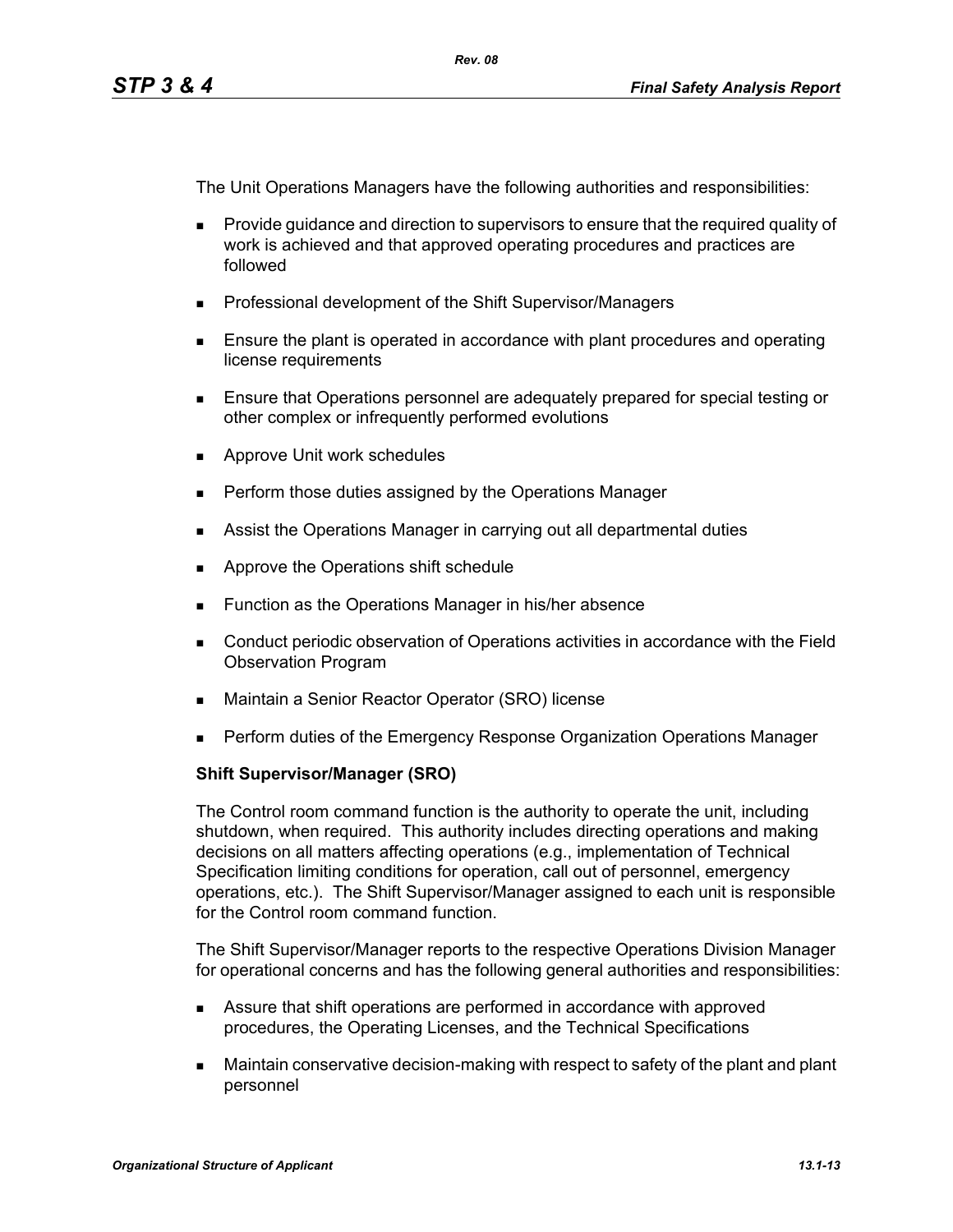*Rev. 08*

- Maintain an overview of plant conditions and direct operations, with reactor safety and the protection of the health and safety of the public and plant personnel being of highest priority
- **Remain in the supervisory role during all plant conditions to provide effective** leadership and direction to the operating crew
- Maintain an environment that supports critically assessing crew and individual performance in all aspects of training and operations
- **Ensure employee conduct both in the Control room and in the field is maintained** in a professional and business like manner
- Maintain the environment within the Control room and in the field, in a fashion which supports safe, efficient operation of the plant
- **EXECT** Limit the number of on shift evolutions in progress so that each can be safely and effectively completed
- **Provide close oversight of critical operational activities**
- **Diversee the operating crew's training and professional development**
- **Provide support of Work Management Process and ensures execution of** scheduled work activities
- Maintain an SRO license

The Shift Supervisor/Manager may be assigned the authority and responsibility of the Operations Manager in his absence.

### **Unit Supervisor (SRO)**

The Unit Supervisor is responsible to the Shift Supervisor/Manager for supervising the Plant Operations personnel assigned to his unit and for directing control room activities to assure safe and efficient unit operation in accordance with the Operating Licenses, Technical Specifications, and approved procedures during his shift. He is cognizant of all work or tests which may affect the operation of the unit in accordance with administrative control procedures. He directly supervises control room activities during startup, shutdown, abnormal, and emergency conditions. The Unit Supervisor may assume the duties and responsibilities of the Shift Supervisor/Manager in the event he is unavailable.

The Unit Supervisor has the following general authorities and responsibilities:

- Coordinate the activities of the Reactor Operators and other operations and plant personnel to achieve safe, reliable and efficient unit operation
- Direct the operation of plant equipment and systems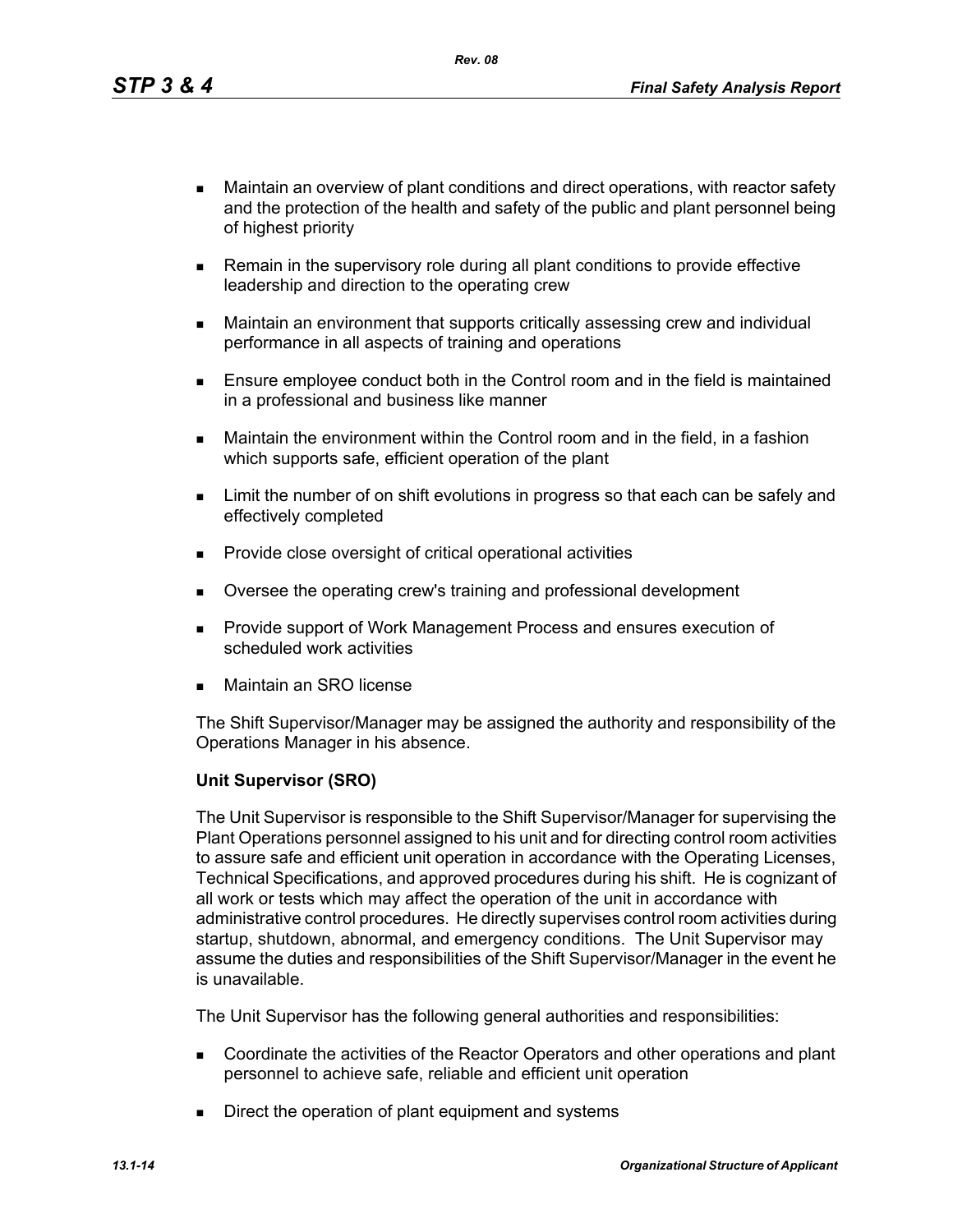*Rev. 08*

- Direct the Reactor Operators during normal and transient conditions to ensure proper performance of their duties
- Coordinate surveillance testing and tagging operations
- Conduct periodic observation of Operations activities in accordance with the Field Observation Program
- Maintain an SRO license

# **Reactor Operator (RO)**

The Reactor Operator reports to the Unit Supervisor of his assigned unit and is responsible for the safe and efficient operation of the control room equipment of his assigned unit in accordance with the Operating Licenses, Technical Specifications, and approved procedures during his shift. The Reactor Operator has the following duties:

- Initiate the immediate actions necessary to maintain the unit in a safe operating condition during abnormal and emergency conditions
- **Perform a manual Reactor Trip or manual actuation of Emergency Safety Systems** as required to mitigate consequences of transients or accidents
- Maintain required records, logs, and charts of unit data, shift events, and performance checks
- Monitor and control unit parameters and unit equipment from the control room
- Initiate requests for equipment repairs, and clears and tags equipment as directed by shift supervision
- **Perform operations and surveillances in accordance with approved procedures**
- Operate all equipment controlled from the main control board area
- **Monitor equipment and system parameters using normal and redundant** indications
- Initiate or perform operator actions required by normal, off-normal, emergency, and annunciator response procedures applicable to the main control board area
- Conduct periodic observation of Operations activities in accordance with the Field Observation Program
- Act as Field Supervisor when assigned by the Shift Supervisor/Manager: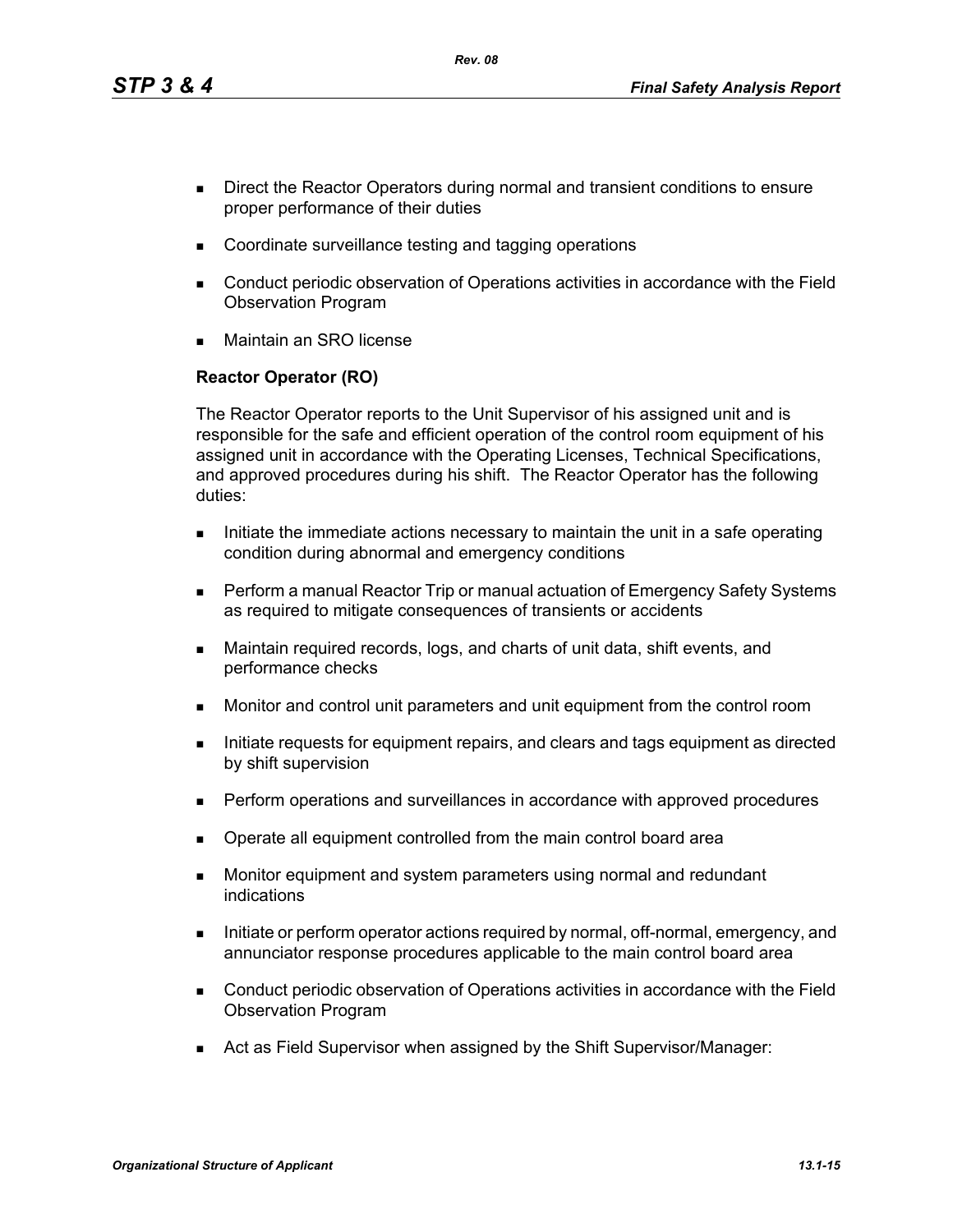- Supplement Operations Day Staff personnel when assigned by the Shift Supervisor/Manager
- Perform Emergency Plan duties such as E-Plan Communicator as required
- Maintain an RO license

### **Shift Technical Advisor**

The Shift Technical Advisor, (when activated) reports to the Shift Supervisor/Manager and has the following responsibilities. At no time does the Shift Technical Advisor perform control board manipulations.

- **Provide advisory technical support to the Shift Supervisor/Manager in the areas of** thermal dynamics, reactor engineering, and plant analysis with regard to the safe operation of the unit
- Review planned activities to assess whether special considerations or precautions are warranted i.e., Reactivity Management, and make appropriate recommendations to the Shift Supervisor/Manager
- **Perform the following duties upon entry into the EOPs or as directed by the Shift** Supervisor/Manager:
	- Identify himself/herself as the STA to the crew
	- Monitor Critical Safety Functions (CSFs) when required
	- Monitor EOP progression to ensure transitions are correct
	- Monitor Conditional Information Page to ensure actions are taken when required
	- Immediately inform Unit Supervisor and/or Shift Supervisor/Manager upon reaching an Orange or Red path condition
	- Communicate CSF status during transition between EOPs
	- Make a qualitative assessment of plant parameters during and following plant events and transients to determine correct plant response and potential core damage
- **Perform independently of the crew as follows:** 
	- Monitor diverse indications
	- Focus on cause of the event to establish mitigation strategy
	- Monitor for additional events, which will complicate the recovery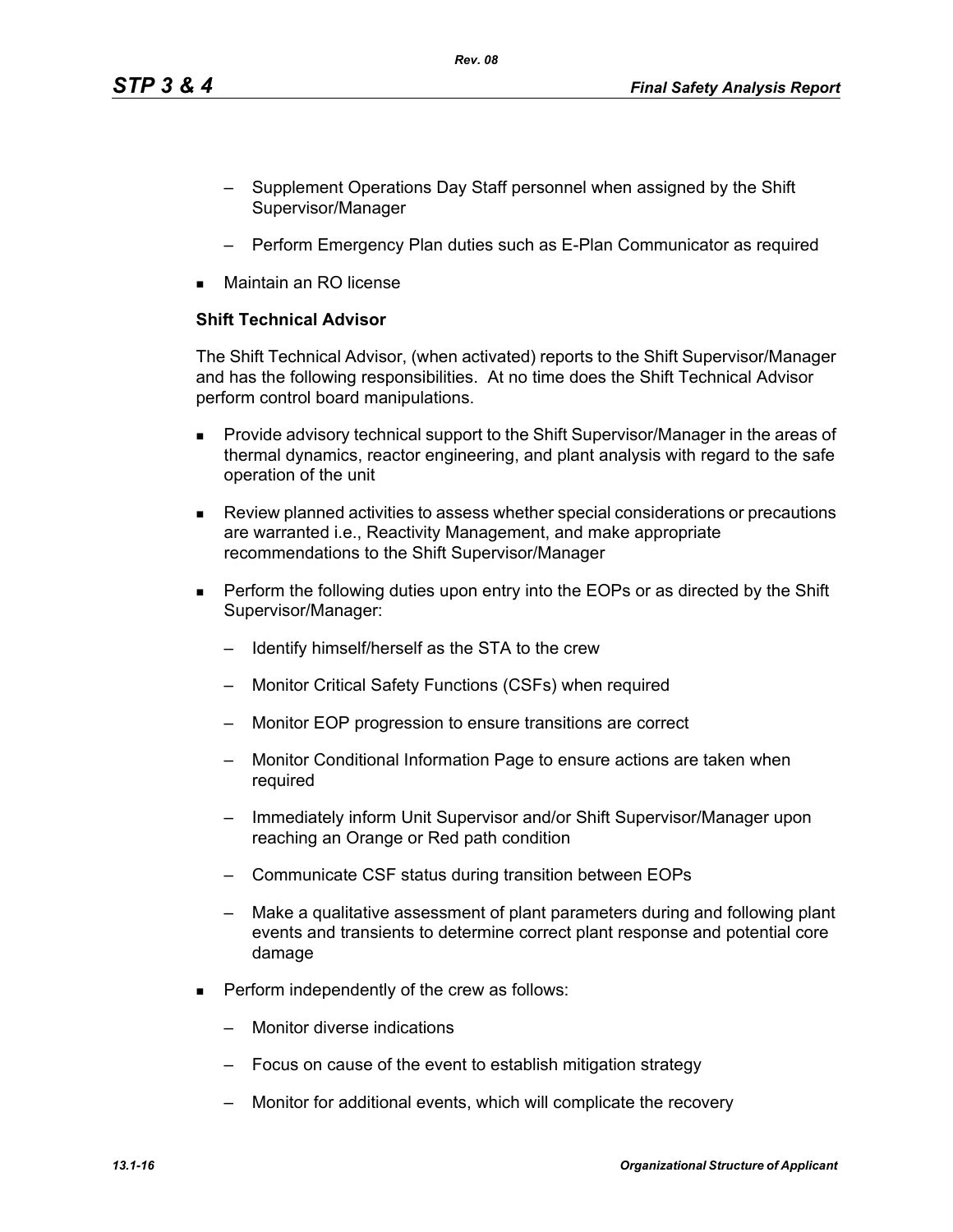- Determine if plant responds as expected
- Evaluate procedure implementation effectiveness for terminating or mitigating the accident and make recommendations
- **Maintain the "big picture" as follows:** 
	- Remain in the control room
	- Perform independent assessment and review
- Maintain an SRO license

#### **Plant Operator**

The Plant Operator reports to the Unit Supervisor of his assigned unit and is responsible for safe operation of systems and equipment as directed from the control room of his assigned unit:

- **Monitor plant parameters as required to be aware of plant conditions, performs** required operational checks
- Initiate requests for equipment repairs, clears and tags equipment as directed
- Maintain required logs, charts, and records of plant data, shift events and performance checks on his shift
- Maintain awareness of plant maintenance in progress for respective watchstation
- **Maintain narrative logbook and area log readings**
- **Respond (if qualified) to abnormal occurrences (e.g., fire, HAZMAT spills)**
- Perform duties as Emergency Plan Communicator when required
- Act as Fire Brigade Leader and/or Spill Response Coordinator if required

#### **Administrative Aide**

In accordance with NUREG – 0737, item I.A.1.3, administrative functions that detract from the management responsibility for assuring the safe operation of the plant are delegated to other Operations personnel not on duty in the control room. An Administrative Aide has been assigned to perform routine administrative duties and processes such as routing records, logs, and correspondence for the Control Room Operations staff as required.

#### **Maintenance Manager**

The Maintenance Manager reports to the Plant General Manager and is responsible for mechanical, electrical, instrument and control (I&C), and support activities.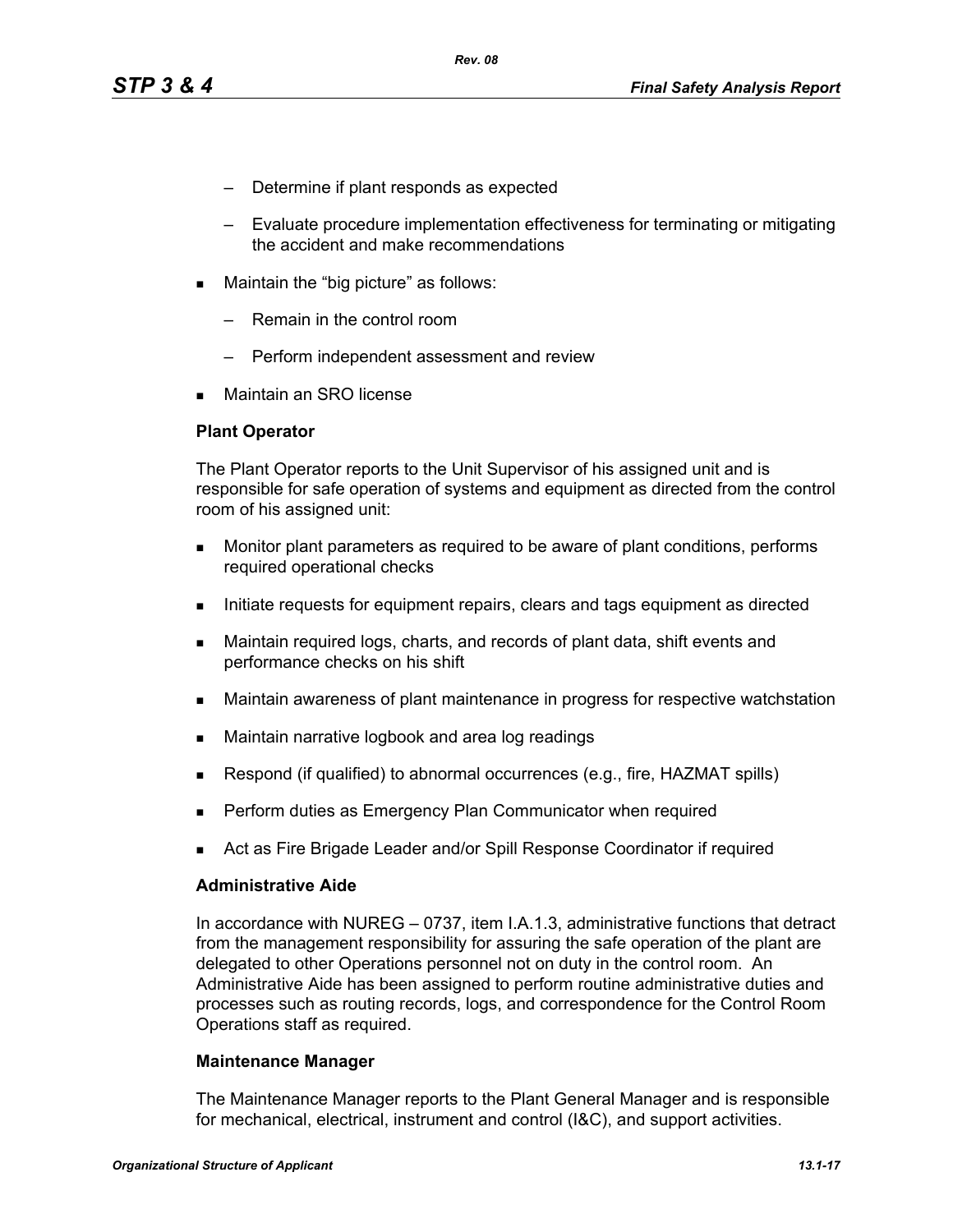Responsibilities consist of ensuring that mechanical, electrical, and I&C systems of all plant facilities are maintained to assure their dependability, reliability and operating efficiency to comply with the requirements of the Operating License and the Technical Specifications. The Maintenance Manager is also responsible for corrective and preventive maintenance of both units and common support facilities of the plant.

### **Radiation Protection Manager**

The Radiation Protection Manager is responsible for managing the Radiation Protection and ALARA Programs in accordance with current regulations, license requirements, and policy. Specific responsibilities include:

- **Administer the site Respiratory Protection Program**
- **Provide technical support in the areas of ALARA and radiation protection**
- **Track and trend radiation work performance, recommending actions as necessary** to correct adverse trends
- Review incidents involving radiation protection controls, identifying root causes, concerns, and corrective actions.
- **Monitor the receipt and shipment of radioactive materials**
- Assure calibration services for instrumentation used to implement the Radiation Protection Program
- **Participate in the development and approval of training programs related to work in** restricted areas
- Recommend radiation exposure goals to management
- **Develop reports required by regulatory agencies and industry groups to present** station performance with respect to Radiation Protection and ALARA
- **Provide for dosimetry services including personnel dose record retention and** personnel dose information management as required to support the Radiation Protection and ALARA programs
- **Provide for radiological environmental monitoring**

#### **Fire Protection Coordinator**

Responsibility for implementation of the Fire Protection Program has been delegated to the Fire Protection Coordinator, who is an individual knowledgeable through education, training, and/or experience in fire protection and nuclear safety. Other personnel are available to assist the Fire Protection Coordinator as necessary.

The Fire Protection Coordinator, or a person available for consultation, is a graduate of an accredited engineering or fire science curriculum and has a minimum of six years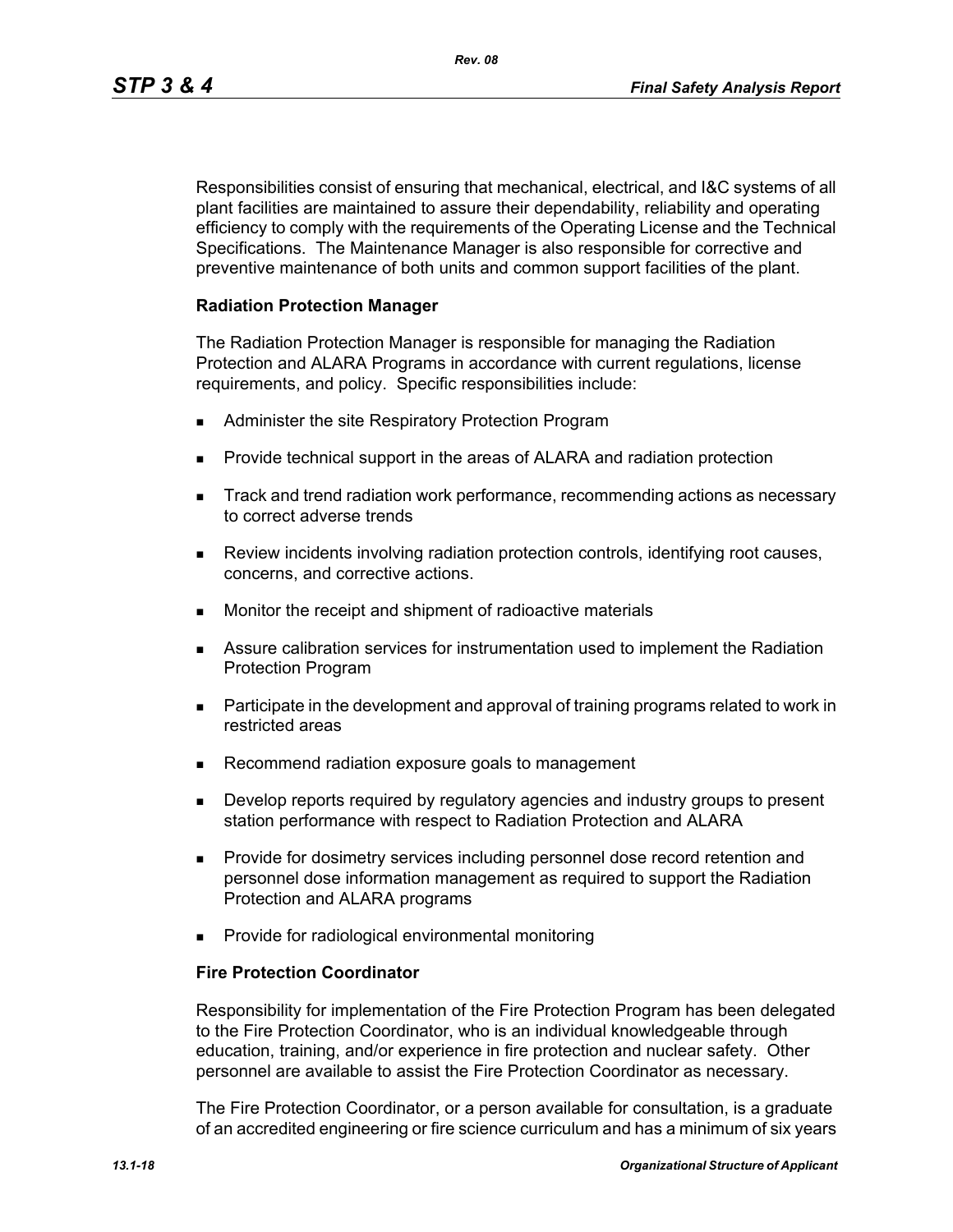applicable experience, three of which have been in the area of fire protection. Education and/or experience acceptable to the Society of Fire Protection Engineers for full member status may be considered as equivalent qualifications.

The Fire Protection Coordinator has been delegated responsibility for development and administration of the Fire Protection Program including administrative controls, periodic fire prevention inspections, fire protection systems/equipment inspections and testing, evaluations of work activities for transient fire loads, identification of fire protection training requirements, and pre-fire planning. The Fire Protection Coordinator ensures that an annual self-assessment of the Fire Protection program be performed. Credit for the self-assessment may be taken for audits. The Fire Protection Coordinator is also responsible for the plant fire protection review of proposed work activities.

### **13.1.2.3 Operating Shift Crews**

The minimum operating shift crew is listed in the Technical Specifications provided as Part 4 of the COLA and is depicted in Figure 13.1-3.

In addition to the operating shift crew, a Radiation Protection Technician will be onsite at all times when fuel is in either reactor to ensure that adequate radiation protection coverage is provided for station personnel. The Radiation Protection Technician will inform the Shift Supervisor/Manager of plant radiological conditions and may be shared amongst the operating units.

A site Fire Brigade of at least five personnel who may have normal shift duties, but are trained specifically in fire protection, is maintained on site and may be shared amongst the four units.

### **13.1.3 Qualifications of Nuclear Plant Personnel**

Key personnel assigned to STP 3 & 4 have had extensive experience in steam electric stations in their respective areas of responsibility, and they will be given nuclear training where necessary to prepare them for their specific assignments at the plant. Section 13.2 discusses the nuclear training program for these personnel.

### **13.1.3.1 Qualification Requirements**

The qualification requirements for plant supervisory, operating, technical, and maintenance support personnel at STP 3 & 4 meet or exceed the guidance given on personnel qualifications contained in RG 1.8. Plant operating personnel meet the experience requirements of Generic Letter 84-16.

### **13.1.3.2 Qualifications of Plant Personnel**

The qualification requirements for plant supervisory, operating, technical, and maintenance support personnel at STP 3 & 4 will meet or exceed the guidance given on personnel qualifications contained in RG 1.8. Plant operating personnel meet the experience requirements of Generic Letter 84-16.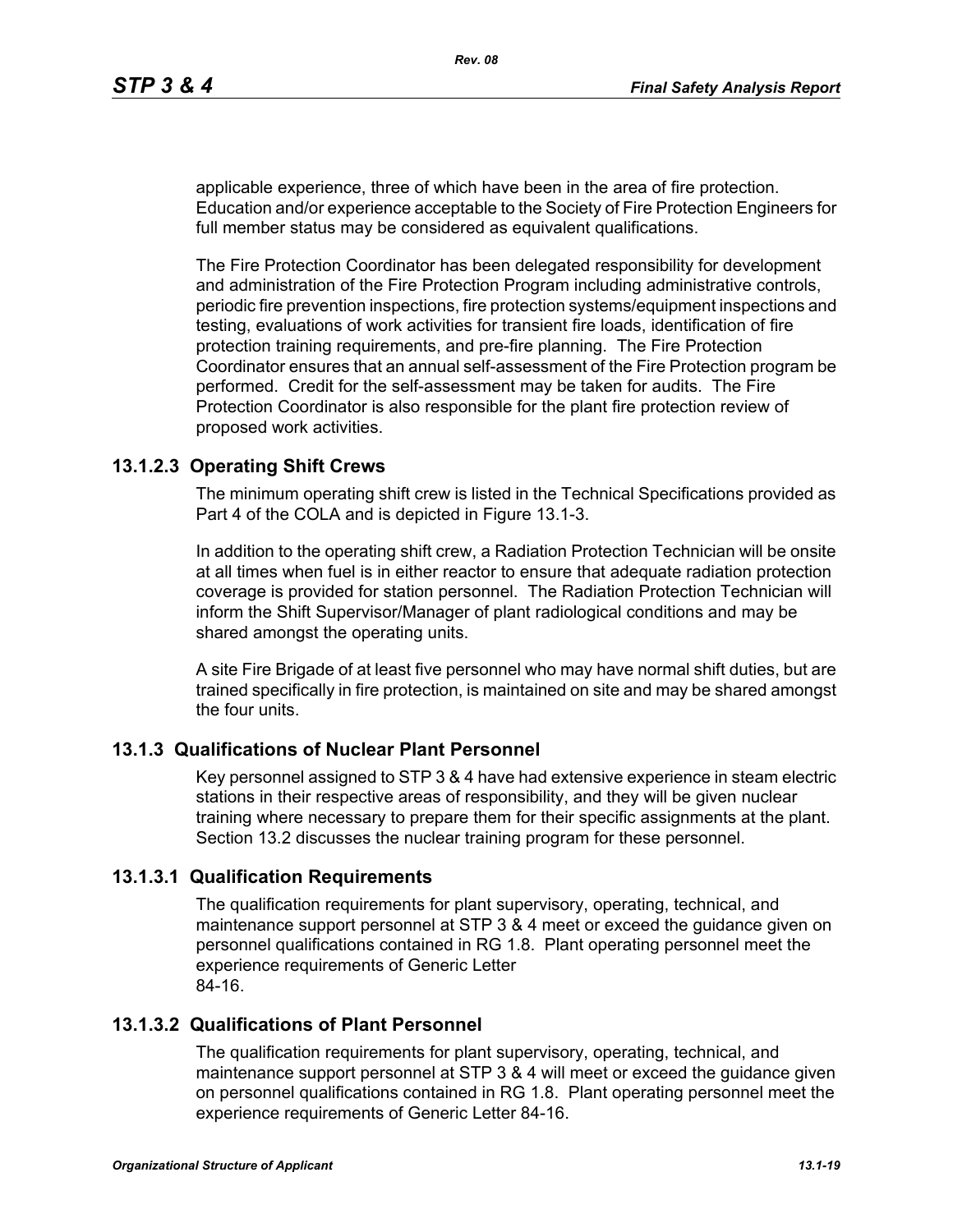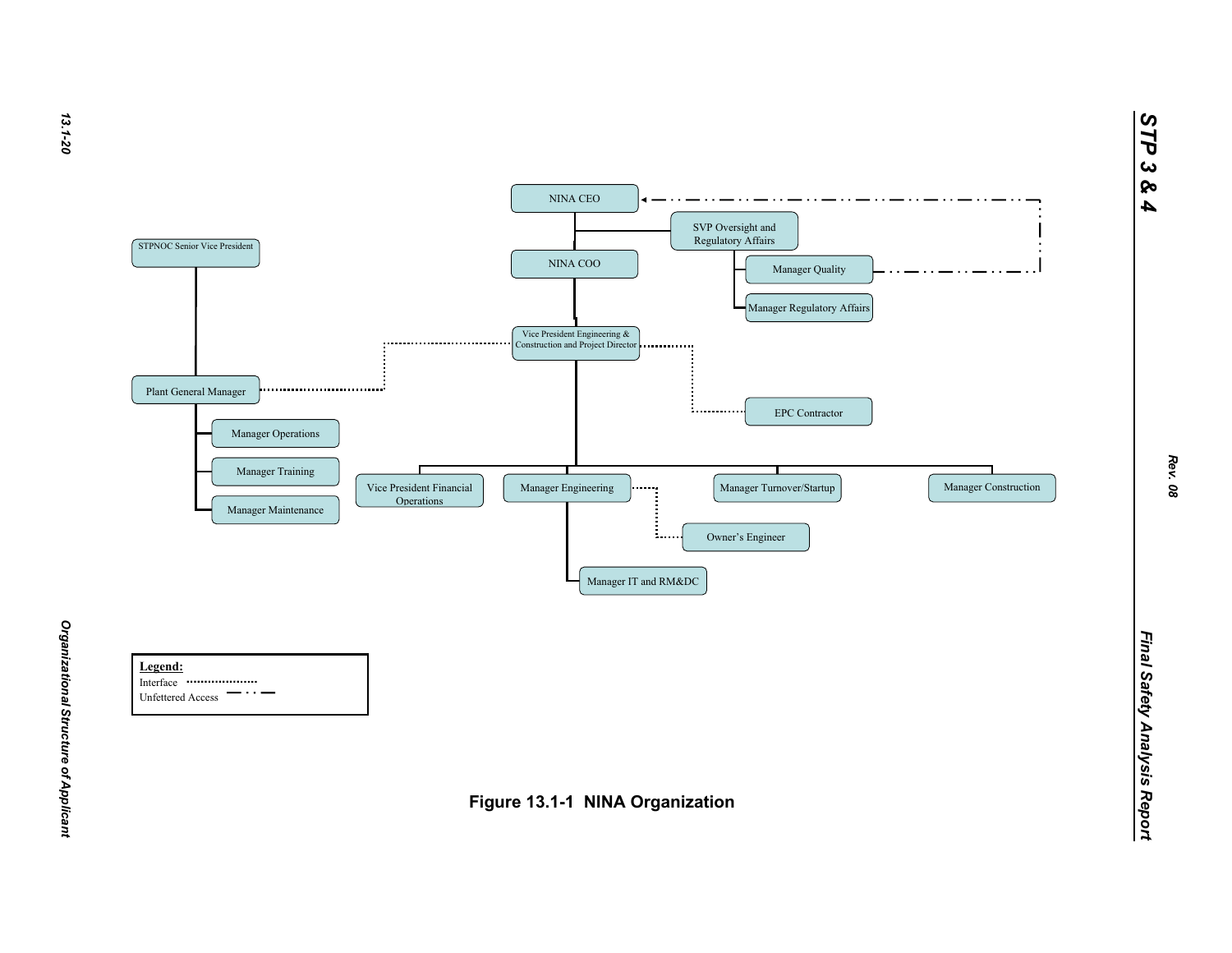



**Figure 13.1-2 STPNOC Organization**